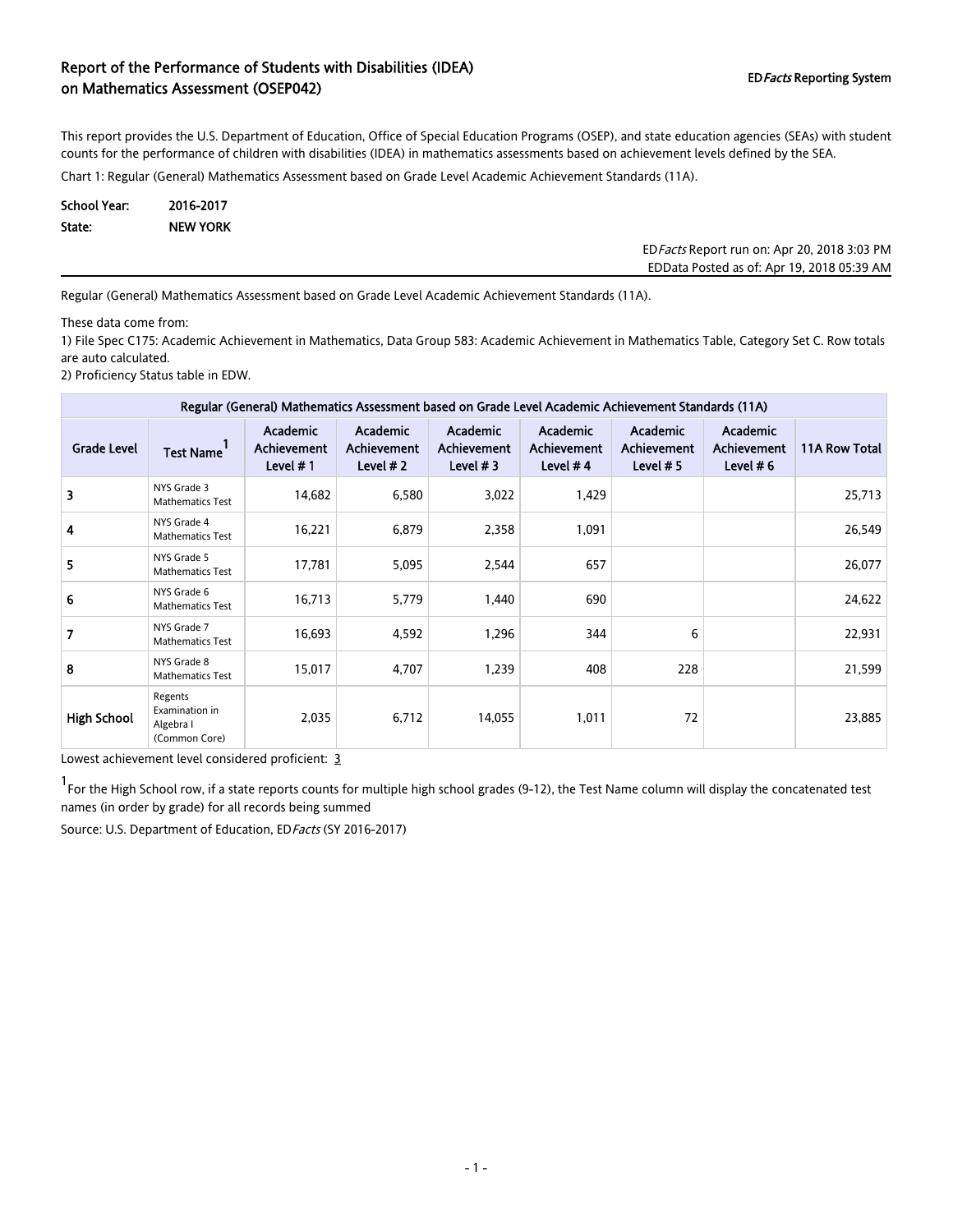### Report of the Performance of Students with Disabilities (IDEA) on Mathematics Assessment (OSEP042) and Disabilities (IDE) or Mathematics Assessment (OSEP042)

This report provides the U.S. Department of Education, Office of Special Education Programs (OSEP), and state education agencies (SEAs) with student counts for the performance of children with disabilities (IDEA) in mathematics assessments based on achievement levels defined by the SEA.

Chart 2: Alternate Mathematics Assessment based on Grade Level Academic Achievement Standards (11B).

| School Year: | 2016-2017       |
|--------------|-----------------|
| State:       | <b>NEW YORK</b> |

EDFacts Report run on: Apr 20, 2018 3:03 PM EDData Posted as of: Apr 19, 2018 05:39 AM

Alternate Mathematics Assessment based on Grade Level Academic Achievement Standards (11B).

These data come from:

1) File Spec C175: Academic Achievement in Mathematics, Data Group 583: Academic Achievement in Mathematics Table, Category Set C. Row totals are auto calculated.

2) Proficiency Status table in EDW.

|                | Alternate Mathematics Assessment based on Grade Level Academic Achievement Standards (11B) |                                            |                                              |                                              |                                              |                                            |                                        |                                   |  |  |  |
|----------------|--------------------------------------------------------------------------------------------|--------------------------------------------|----------------------------------------------|----------------------------------------------|----------------------------------------------|--------------------------------------------|----------------------------------------|-----------------------------------|--|--|--|
| Grade<br>Level | <b>Test Name</b>                                                                           | <b>Academic</b><br>Achievement<br>Level #1 | Academic<br><b>Achievement</b><br>Level $#2$ | Academic<br><b>Achievement</b><br>Level $#3$ | Academic<br><b>Achievement</b><br>Level $#4$ | <b>Academic</b><br>Achievement<br>Level #5 | Academic<br>Achievement<br>Level $# 6$ | 11B<br><b>Row</b><br><b>Total</b> |  |  |  |

Lowest achievement level considered proficient:

1 For the High School row, if a state reports counts for multiple high school grades (9-12), the Test Name column will display the concatenated test names (in order by grade) for all records being summed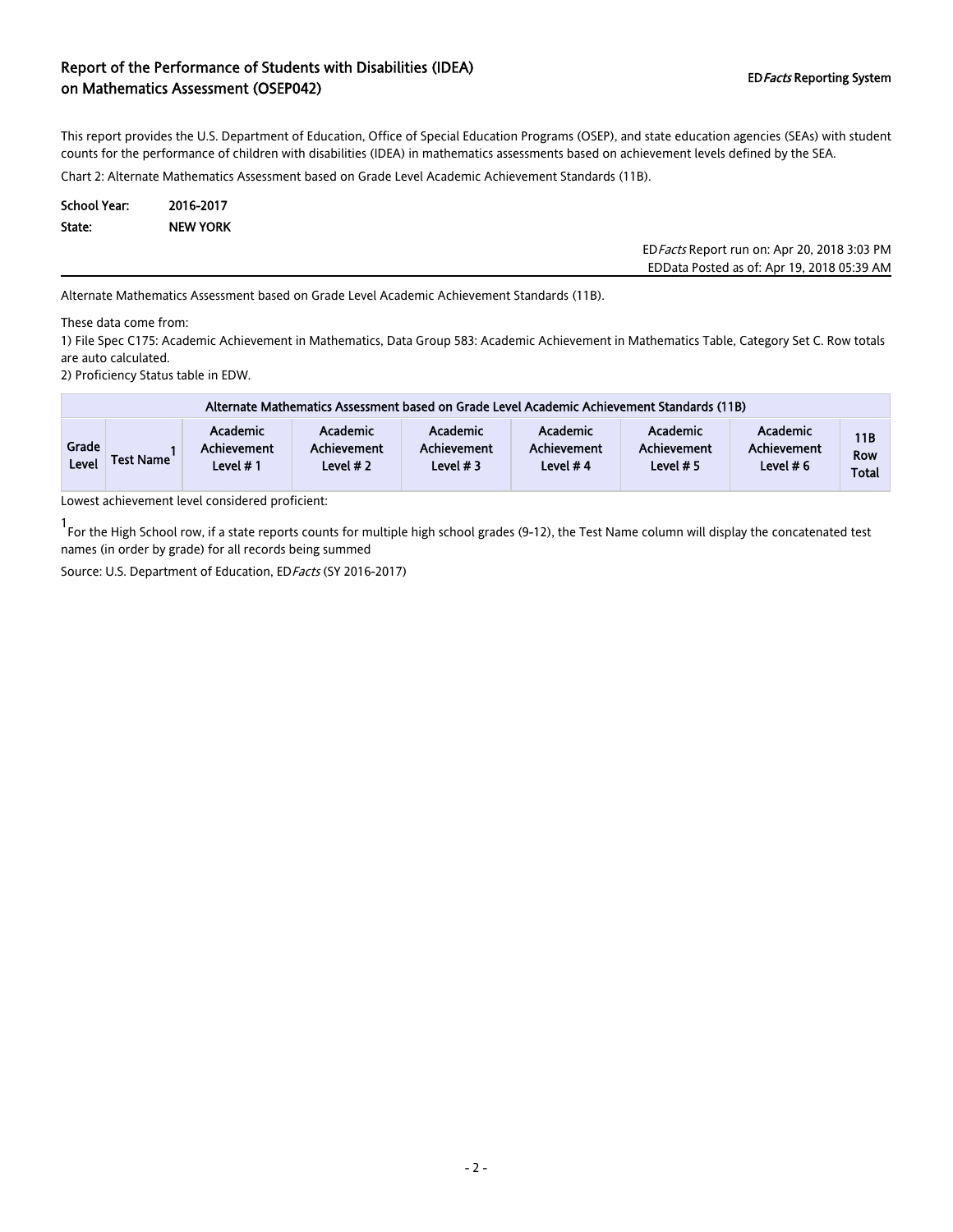# Report of the Performance of Students with Disabilities (IDEA) on Mathematics Assessment (OSEP042) and Disabilities (IDE)  $\sqrt{ }$  EDFacts Reporting System EDFacts Reporting System

This report provides the U.S. Department of Education, Office of Special Education Programs (OSEP), and state education agencies (SEAs) with student

counts for the performance of children with disabilities (IDEA) in mathematics assessments based on achievement levels defined by the SEA.

Chart 3: Alternate Mathematics Assessment based on Modified Academic Achievement Standards (11C).

| School Year: 2016-2017 |                 |
|------------------------|-----------------|
| State:                 | <b>NEW YORK</b> |

EDFacts Report run on: Apr 20, 2018 3:03 PM EDData Posted as of: Apr 19, 2018 05:39 AM

Alternate Mathematics Assessment based on Modified Academic Achievement Standards (11C).

These data come from:

1) File Spec C175: Academic Achievement in Mathematics, Data Group 583: Academic Achievement in Mathematics Table, Category Set C. Row totals

are auto calculated.

2) Proficiency Status table in EDW.

| Alternate Mathematics Assessment based on Modified Academic Achievement Standards (11C) |                  |                                     |                                       |                                              |                                              |                                               |                                        |                                   |  |
|-----------------------------------------------------------------------------------------|------------------|-------------------------------------|---------------------------------------|----------------------------------------------|----------------------------------------------|-----------------------------------------------|----------------------------------------|-----------------------------------|--|
| Grade<br>Level                                                                          | <b>Test Name</b> | Academic<br>Achievement<br>Level #1 | Academic<br>Achievement<br>Level $#2$ | <b>Academic</b><br>Achievement<br>Level $#3$ | <b>Academic</b><br>Achievement<br>Level $#4$ | <b>Academic</b><br>Achievement<br>Level $# 5$ | Academic<br>Achievement<br>Level $# 6$ | 11C<br><b>Row</b><br><b>Total</b> |  |

Lowest achievement level considered proficient:

1 For the High School row, if a state reports counts for multiple high school grades (9-12), the Test Name column will display the concatenated test names (in order by grade) for all records being summed Source: U.S. Department of Education, ED Facts (SY 2016-2017)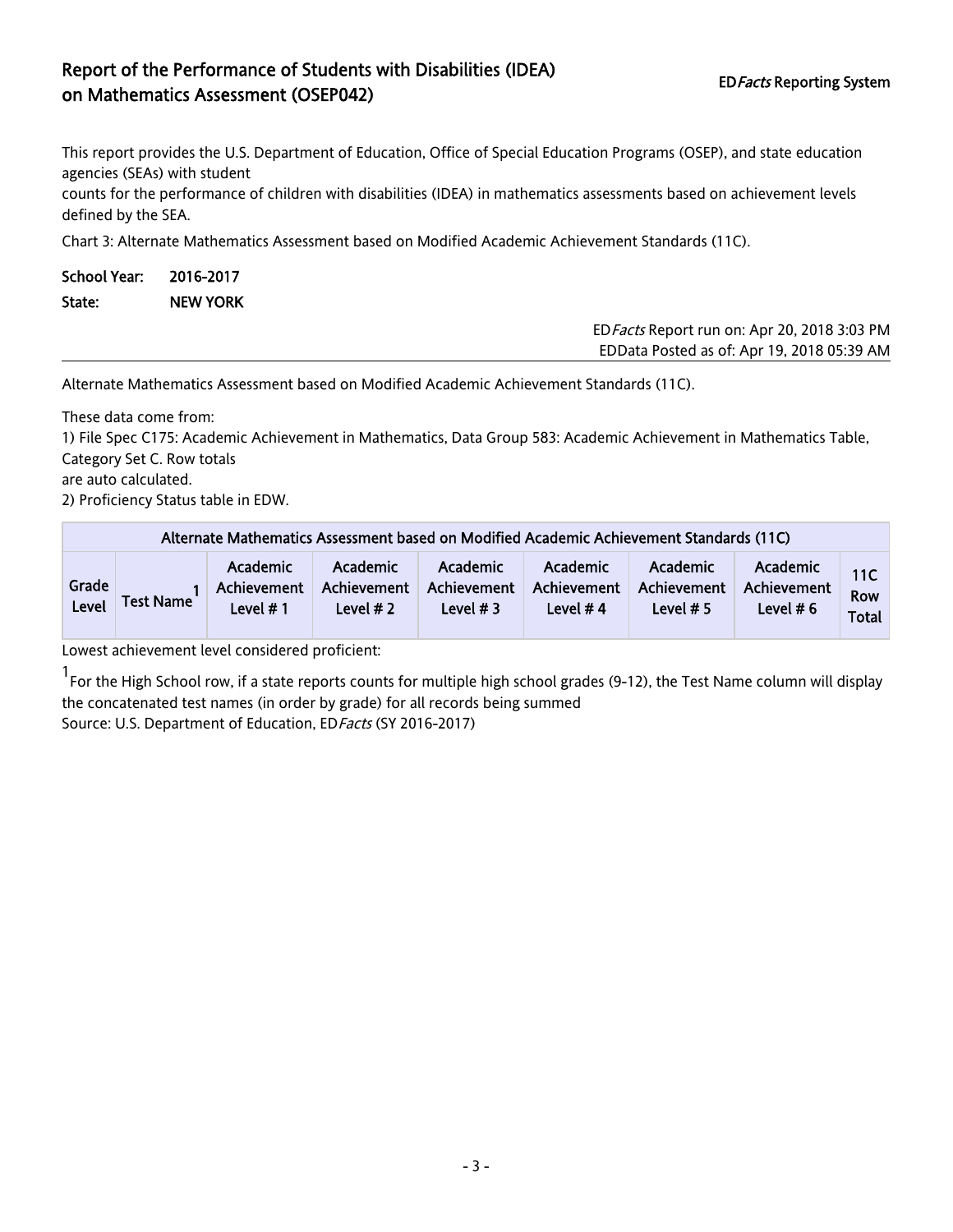# Report of the Performance of Students with Disabilities (IDEA) on Mathematics Assessment (OSEP042) and Disabilities (IDE) or Mathematics Reporting System ED Facts Reporting System

This report provides the U.S. Department of Education, Office of Special Education Programs (OSEP), and state education agencies (SEAs) with student

counts for the performance of children with disabilities (IDEA) in mathematics assessments based on achievement levels defined by the SEA.

Chart 4: Alternate Mathematics Assessment based on Alternate Academic Achievement Standards (11D).

School Year: 2016-2017 State: NEW YORK

> EDFacts Report run on: Apr 20, 2018 3:03 PM EDData Posted as of: Apr 19, 2018 05:39 AM

Alternate Mathematics Assessment based on Alternate Academic Achievement Standards (11D).

These data come from:

1) File Spec C175: Academic Achievement in Mathematics, Data Group 583: Academic Achievement in Mathematics Table, Category Set C. Row totals

are auto calculated.

2) Proficiency Status table in EDW.

| Alternate Mathematics Assessment based on Alternate Academic Achievement Standards (11D) |                                                      |                                            |                                                      |                                       |                                     |                                     |                                                      |                         |  |  |
|------------------------------------------------------------------------------------------|------------------------------------------------------|--------------------------------------------|------------------------------------------------------|---------------------------------------|-------------------------------------|-------------------------------------|------------------------------------------------------|-------------------------|--|--|
| <b>Grade Level</b>                                                                       | <b>Test Name</b>                                     | Academic<br><b>Achievement</b><br>Level #1 | <b>Academic</b><br><b>Achievement</b><br>Level $# 2$ | Academic<br>Achievement<br>Level $#3$ | Academic<br>Achievement<br>Level #4 | Academic<br>Achievement<br>Level #5 | <b>Academic</b><br><b>Achievement</b><br>Level $# 6$ | 11D Row<br><b>Total</b> |  |  |
| 3                                                                                        | <b>NYS Alternate</b><br>Assessment<br>(NYSAA)        | 104                                        | 426                                                  | 1,703                                 | 464                                 |                                     |                                                      | 2,697                   |  |  |
| 4                                                                                        | <b>NYS Alternate</b><br>Assessment<br>(NYSAA)        | 182                                        | 395                                                  | 1,590                                 | 692                                 |                                     |                                                      | 2,859                   |  |  |
| 5                                                                                        | <b>NYS Alternate</b><br>Assessment<br>(NYSAA)        | 92                                         | 323                                                  | 1,951                                 | 552                                 |                                     |                                                      | 2,918                   |  |  |
| 6                                                                                        | <b>NYS Alternate</b><br>Assessment<br>(NYSAA)        | 177                                        | 381                                                  | 1,607                                 | 767                                 |                                     |                                                      | 2,932                   |  |  |
| $\overline{7}$                                                                           | <b>NYS Alternate</b><br>Assessment<br>(NYSAA)        | 104                                        | 407                                                  | 1,890                                 | 667                                 |                                     |                                                      | 3,068                   |  |  |
| 8                                                                                        | <b>NYS Alternate</b><br>Assessment<br>(NYSAA)        | 248                                        | 476                                                  | 1,864                                 | 499                                 |                                     |                                                      | 3,087                   |  |  |
| <b>High School</b>                                                                       | New York State<br>Alternate<br>Assessment<br>(NYSAA) | 130                                        | 310                                                  | 1,184                                 | 375                                 |                                     |                                                      | 1,999                   |  |  |

Lowest achievement level considered proficient: 3

1 For the High School row, if a state reports counts for multiple high school grades (9-12), the Test Name column will display the concatenated test names (in order by grade) for all records being summed